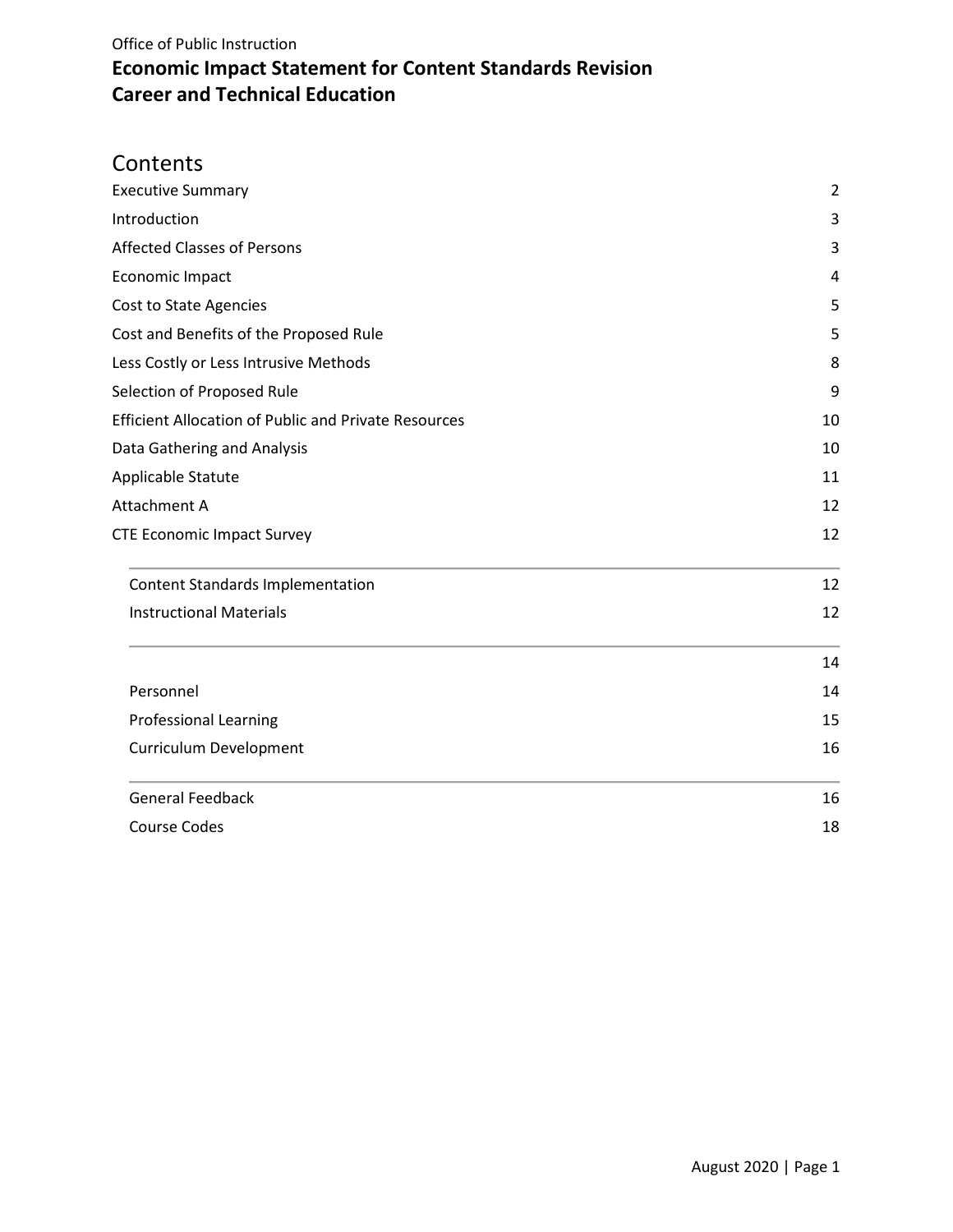# <span id="page-1-0"></span>Executive Summary

Using a negotiated rulemaking process involving stakeholder groups, Superintendent of Public Instruction Elsie Arntzen has developed recommendations for the revision of the Montana Career and Technical Education Content Standards. The current Career and Technical Education standards were adopted in 2006. In order to benefit students, it is important to implement standards that are based on current knowledge and understanding of best practices for Career and Technical Education instruction to ensure that Montana schools provide students with the up-to-date, rigorous learning expectations across the range of Career and Technical Education learning opportunities.

The K-12 content areas covered by the career and technical education standards may include:

- a. act as a responsible and contributing citizen and employee
- b. apply appropriate academic and technical skills
- c. attend to personal health and financial well-being
- d. communicate clearly, effectively, and with reason
- e. consider the environmental, social and economic impacts of decisions
- f. demonstrate creativity and innovation
- g. employ valid and reliable research strategies
- h. utilize critical thinking to make sense of problems and persevere in solving them
- i. model integrity, ethical leadership, and effective management
- j. plan education and career path aligned to personal goals
- k. use technology to enhance productivity
- l. work productively in teams while using cultural/global competence.

Students will learn career and technical education content across programs of study, also known as Career Pathways, and integrated with academic content.

The Office of Public Instruction (OPI) surveyed school districts in winter and spring of 2020 about the impacts of the proposed standards on district resources for staffing, instructional materials, curriculum development, and professional development. Sixty-nine percent of respondents indicated that their district could implement the proposed standards using existing resources. Of the remaining respondents, many of these districts face challenges in meeting the current standards and are concerned with the additional professional development needed with the expansion of the standards to K-6. A majority of the respondents in this group indicated that they need additional instructional materials, personnel and professional development. Fifty seven percent noted that they will have a shortage of teachers endorsed in career and technical education.

The OPI has identified \$1,305 to support the implementation of the proposed career and technical education standards. This funding will provide online professional development opportunities. The OPI will also develop a model curriculum guide to assist school districts with curriculum development. For those districts that are having trouble meeting the current standards, the statewide trainings and model curriculum guide may provide more support than the districts are presently receiving.

Based on the analysis of the survey results and the advice of the negotiated rulemaking committee, the OPI has concluded that the school district expenditures required under the proposed standards are insubstantial expenditures that can be readily absorbed into the budgets of existing district programs.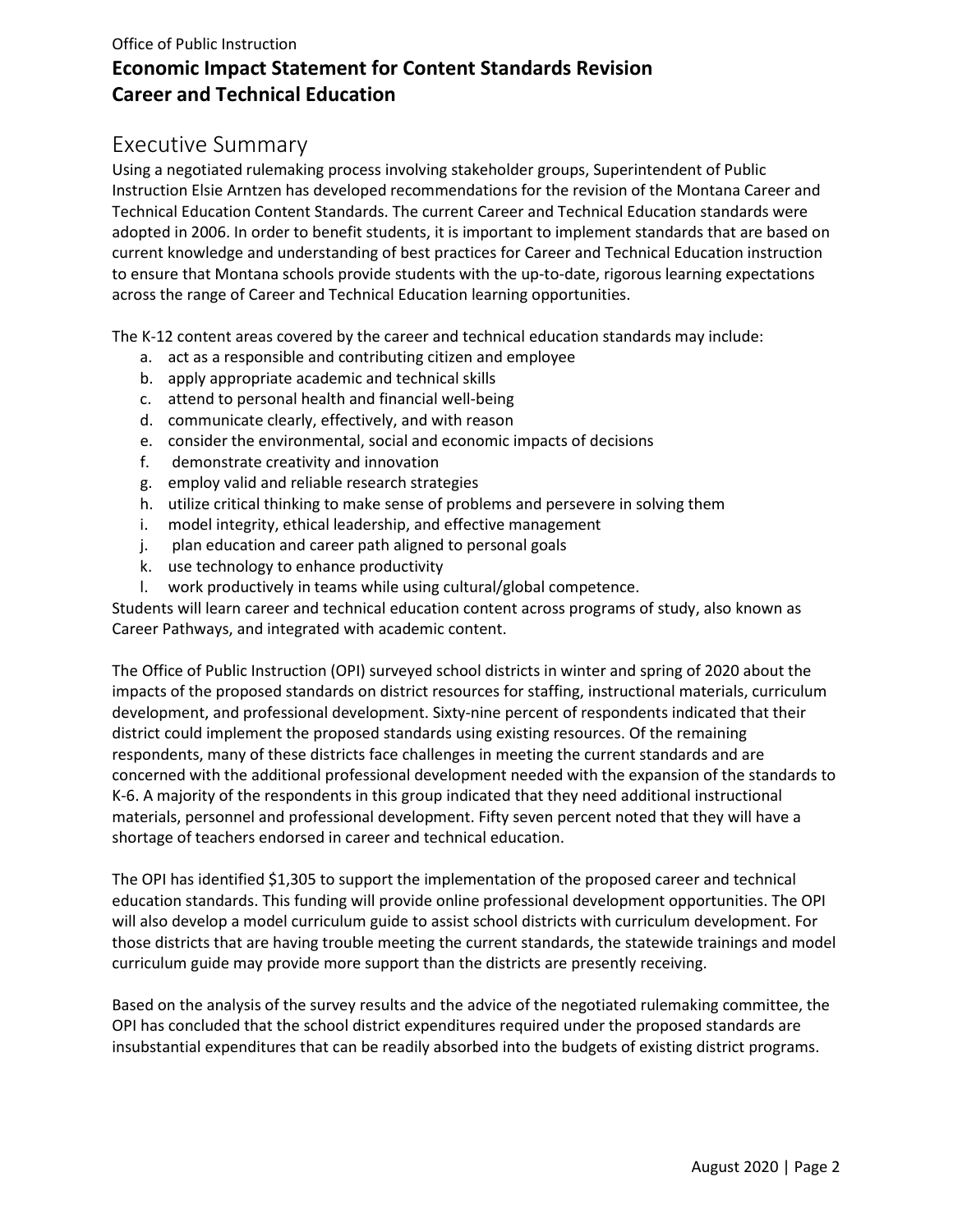## <span id="page-2-0"></span>Introduction

Content standards are adopted by the Board of Public Education through the administrative rulemaking process. The content standards for thirteen academic subject areas are promulgated in Title 10, Chapters 53 and 54. The content standards are used by school districts to develop local curriculum and assessments in all the content areas that include the arts, career and technical, English language arts, English language proficiency, health enhancement, library media, mathematics, science, social studies, technology, traffic education, workplace competencies, and world languages. The K-12 content standards describe what students shall know, understand, and be able to do in these content areas.

This economic impact statement analyzes the impact of the proposed revisions to the Montana Content Standards as prescribed in [2-4-405, MCA.](http://leg.mt.gov/bills/mca/2/4/2-4-405.htm)

# <span id="page-2-1"></span>Affected Classes of Persons

*Describe the classes of persons who will be affected by the proposed rule, including classes that will bear the costs of the proposed rule and classes that will benefit from the proposed rule. Refer to Section 2-4- 405 (2)(a).*

The individuals who will be affected by the proposed Career and Technical Education content standards are those persons who have responsibilities for implementing the Career and Technical Education standards at the local level. These responsibilities include allocating resources for curriculum development and coordination, developing and adopting curriculum, delivering curriculum in the classroom, supporting students in meeting learning goals, and paying for any changes that are required by the standards. The affected classes include school administrators, teachers, school trustees, school business officials, parents, students, and taxpayers.

The beneficiaries of the proposed rule are students and the educators and parents who educate those students. In order to benefit students, it is important to implement standards that are based on current knowledge and understanding of best practices for Career and Technical Education instruction to ensure that Montana schools provide students with the up-to-date learning expectations across the range of Career and Technical Education learning opportunities.

Further benefits of the revised rules relate to the structure of the proposed standards. The Montana Career and Technical Education Content Standards from 2000 included five content standards with three benchmarks all for the secondary level. The proposed standards integrate Montana's Indian Education for All. The proposed standards are organized by grade level for grades K-5, and by grade band for grades 6-8 and 9-12. The benefit of having grade level standards from K-5 is to clarify learning expectations for the elementary teacher who is responsible for teaching all standards in all content areas. The 6-8 and 9-12 grade bands provide clarity of expectations while allowing flexibility of staffing and program delivery at those grade levels.

The proposed standards do not require that all schools offer courses in every discipline. While the Superintendent of Public Instruction is recommending changes to the Career and Technical Education content standards, the Career and Technical Education program delivery standards (ARM 10.55.1701) do not have recommended changes.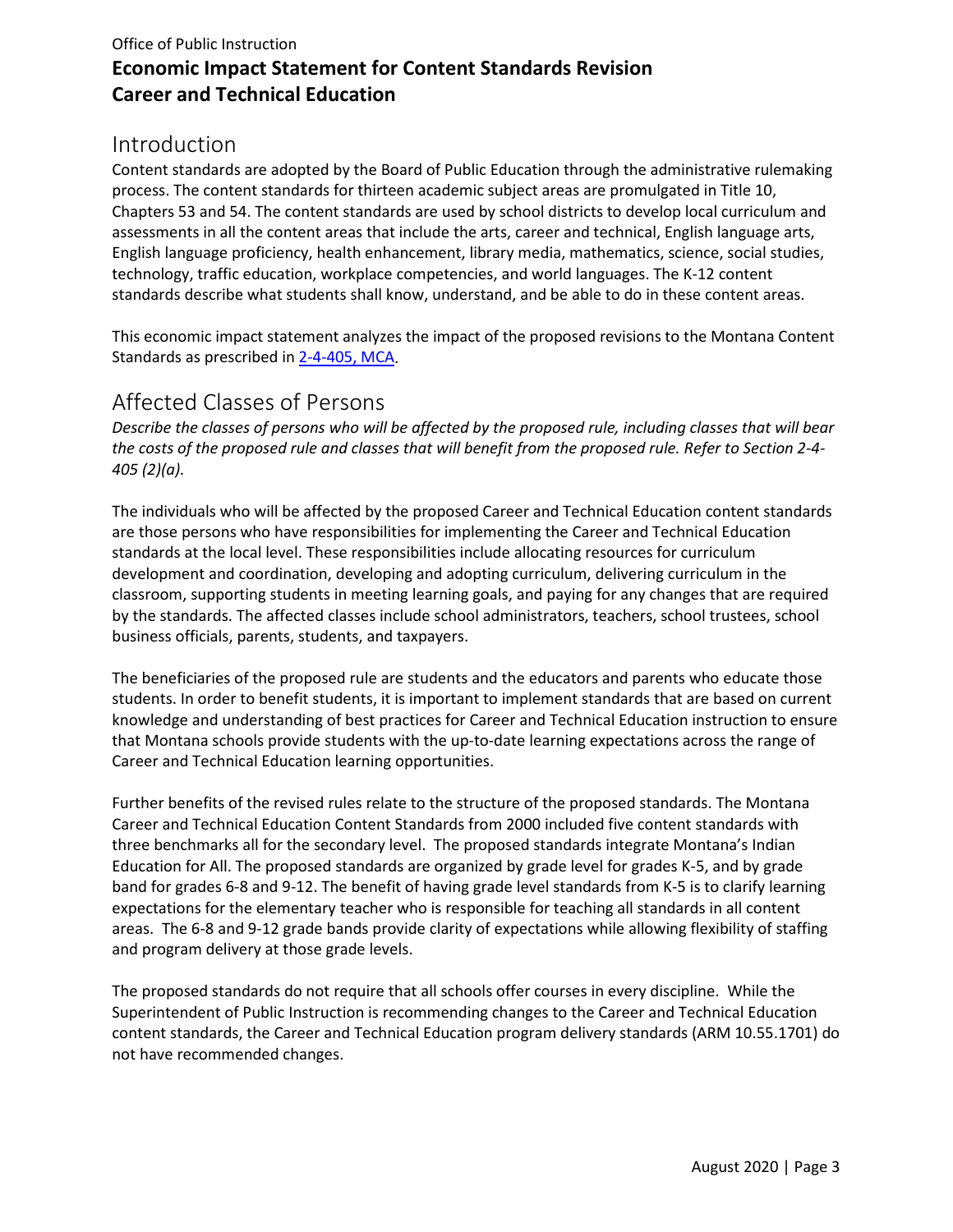The proposed standards will also benefit higher education institutions who prepare Montana's preservice teachers with alignment to high-quality, college-and-career ready learning expectations.

The costs of the proposed rules will be borne by local school districts and their taxpayers as well as the Office of Public Instruction (OPI). To support the implementation of the proposed standards, the OPI will provide professional development opportunities and include supplemental materials that districts can use to assist in curriculum development.

The OPI will provide workshops at state conferences for educators, provide regional and site-based workshops, help design a model curriculum guide and instructional resources accessible on the OPI website, and offer online professional development for educators through the OPI Teacher Learning Hub (Hub).

The Hub is an online interactive professional learning network dedicated to providing free high quality professional development and training for all K-12 educators throughout Montana. As part of the OPI's service to Montana schools, the Hub's readily accessible learning opportunities aim to minimize the time teachers spend away from their classrooms to attend trainings as well as save school districts money on professional development costs. The Hub offers facilitated and self-paced modules, as well as a video library with a variety of trainings that support instruction, positive school climate, and student success.

### <span id="page-3-0"></span>Economic Impact

*Describe the probable economic impact of the proposed rule upon affected classes of persons, including but not limited to providers of services under contracts with the state and affected small businesses, and quantifying, to the extent practicable, that impact. Refer to Section 2-4-405 (2)(b).*

The Office of Public Instruction (OPI) conducted a survey of schools to assess the impacts of the proposed rule between January and May 2020. A total of 65 responses were received from superintendents, principals, district clerks, curriculum coordinators, teachers, and county superintendents. Not all questions were required to complete the survey. The respondents represented all school class sizes (AA- small schools) and all grade levels (elementary - high school).

Forty-five of the 65 respondents (69%) indicated that their district would be able to meet the proposed standards within existing resources. Twenty-four of the respondents (41%) indicated that the proposed standards would not require their district to substantially revise the district's current curriculum.

The majority of the respondents (65%) indicated that their school systems could meet the proposed standards without imposing additional costs for personnel. The proposed rule does not require schools to hire additional Career and Technical Education teachers. Specifically, the proposed rule is written in a manner that recognizes that elementary teachers (with an elementary endorsement) are most often the teachers who deliver the Career and Technical education curriculum in grades K-5. Fifty-seven percent expect to have a shortage of teachers endorsed to teach the proposed standards. The issue of teacher shortages for Career and Technical Education may be part of Montana's larger challenges with recruitment and retention of teachers in general, rather than a challenge associated with the proposed standards.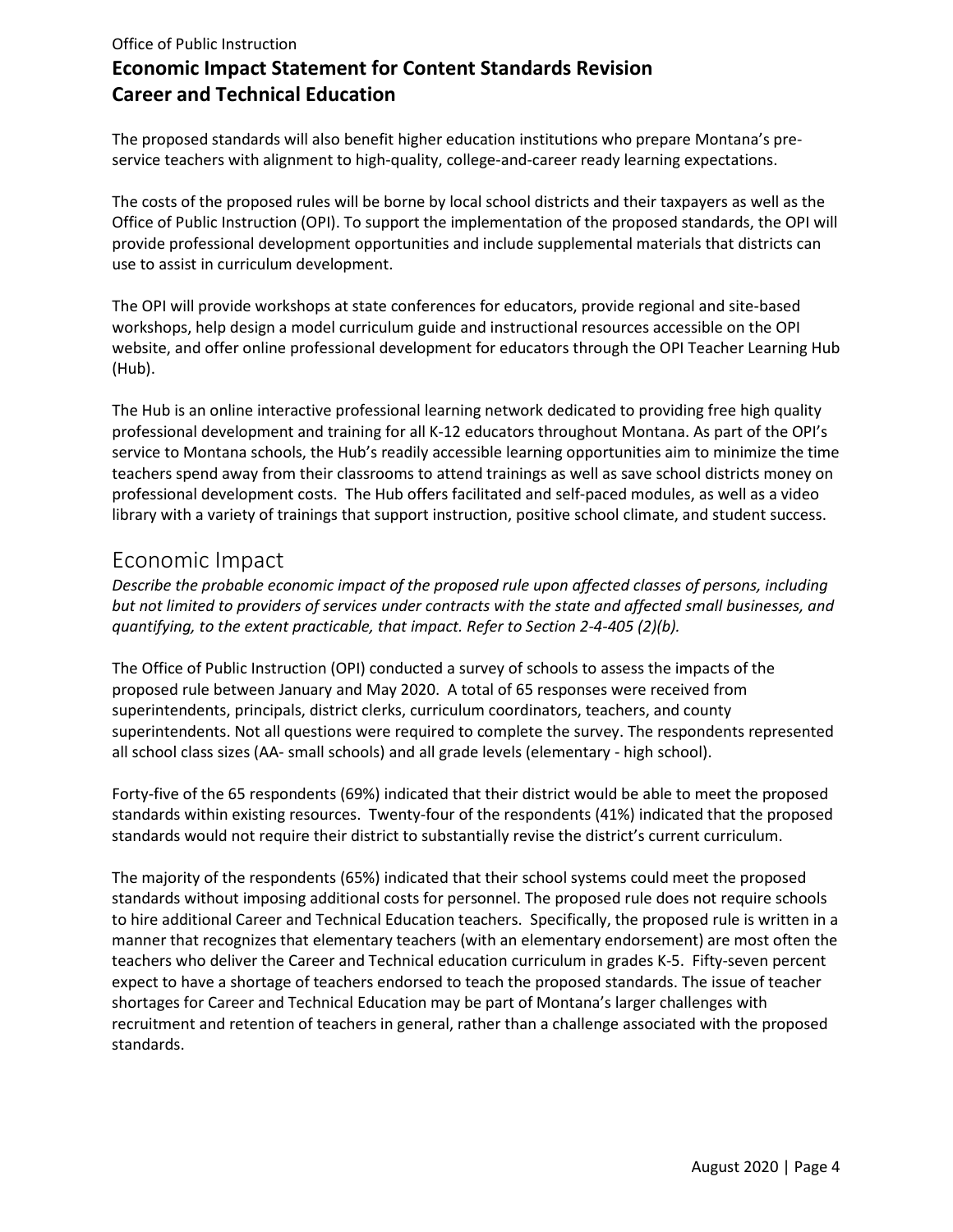The OPI does not anticipate that providers of services under contract with the state or small businesses will be affected by the proposed rules. It is possible that school districts will replace existing instructional materials and supplies, which may be a minor benefit to local service providers.

## <span id="page-4-0"></span>Cost to State Agencies

*Describe and estimate the probable costs to the agency and to any other agency of the implementation and enforcement of the proposed rule and any anticipated effect on state revenue. Refer to Section 2-4- 405 (2)(c)*

The Office of Public Instruction (OPI), in accordance with 20-7-101, MCA, has incurred costs associated with the negotiated rulemaking process, including contracting with a facilitator and convening the rulemaking committee. The OPI also pays for rule filings and publication of notices with the Secretary of State for standards revision. The OPI does not anticipate any additional costs associated with the accreditation of schools. The new standards will be incorporated into the OPI's accreditation review process within the existing budget of the OPI.

The Board of Public Education is responsible for the adoption of content standards. The costs associated with board member attendance at public hearings will be paid within the existing budget of the Board of Public Education.

In addition to the costs associated with the rulemaking process, the OPI will incur costs associated with providing professional development opportunities. The OPI has estimated \$1,305 budgeted (from sources at OPI) to assist with the implementation of the proposed rule. The OPI plans to offer free professional development online through the Teacher Learning Hub in addition to providing professional development across Montana.

## <span id="page-4-1"></span>Cost and Benefits of the Proposed Rule

*Analyze and compare the costs and benefits of the proposed rule to the costs and benefits of inaction. Refer to Section 2-4-405 (2)(d).*

The Board of Public Education has adopted a regular cycle for review of content area standards. The purpose of the regular review of standards is to ensure that content standards reflect current knowledge and best practices for each content area. The proposed Career and Technical Education content standards provide clear benchmarks for what students should know as they move through the K-12 grades.

The majority of the costs associated with the proposed standards are for ensuring that teachers understand the new Career and Technical Education standards and have acquired current knowledge and best-practice instructional strategies to support engaged student learning and understanding in Montana K-12 classrooms. These proposed standards provide teachers and students a wide range of up-to-date Career and Technical Education teaching and learning opportunities that connect Career and Technology to our students' lives and the world around them.

The proposed standards will benefit teaching and learning in the following ways: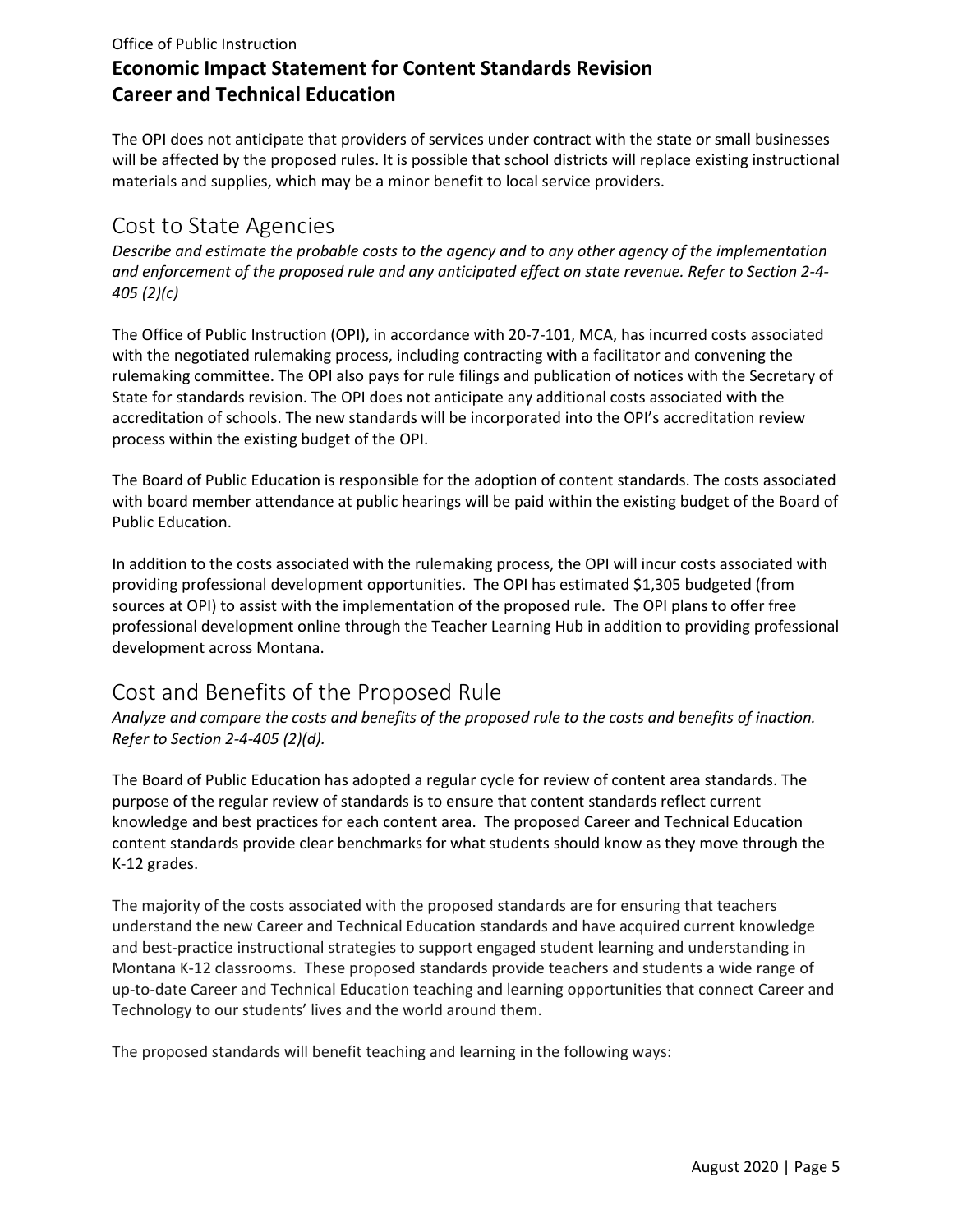- The standards are now K-12 standards, exposing students to Career and Technical Education beginning in primary grades.
- Students will learn career and technical education content across programs of study, also known as Career Pathways, and integrated with academic content.
- The standards can be incorporated into multiple programs of studies and academic content areas.
- The revised standards integrate Montana's Indian Education for All and the *Essential Understandings Regarding Montana Indians*.

The following addresses four areas of potential economic impact on school district operations and budgets.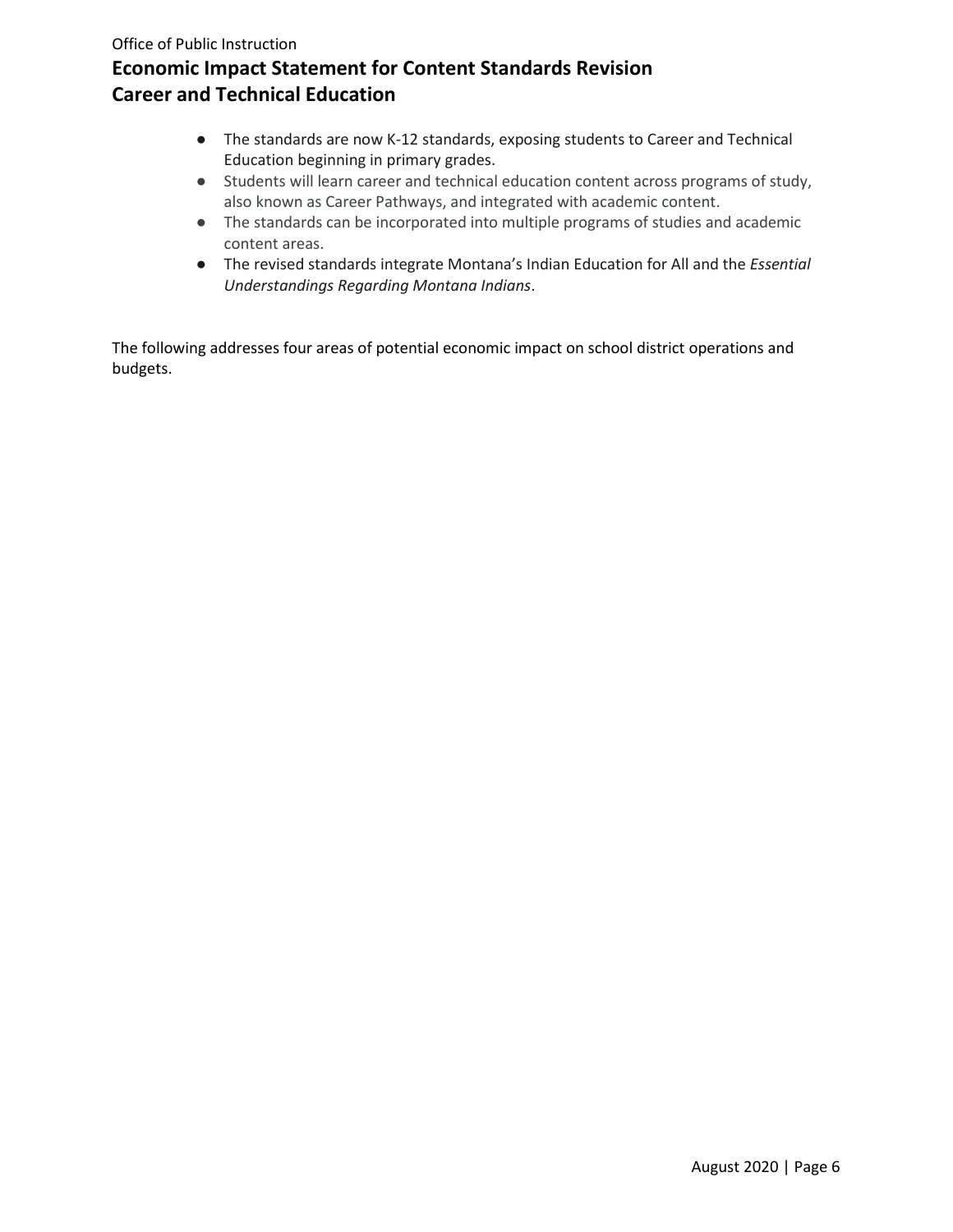#### **Personnel**

The proposed standards were developed with the expectation that the K-5 Career and Technical curriculum will be delivered by elementary teachers with the 00 elementary endorsement. At the middle school and high school levels, districts will need teaching staff with endorsements in one of the Career and Technical Education endorsable areas.

Thirty-five percent of respondents said that the Career and Technical Education standards would impose additional costs for personnel beyond what is required to implement current standards. Others commented that the grade level standards in grades K-5 would require additional instructional time and professional development for teachers with K-5 students. It is important to emphasize that there is no requirement in the proposed standards for additional instructional time be allocated to Career and Technical Education. There are also no requirements for additional teaching endorsements. However, districts and teachers will need time to integrate the new standards into their curriculum and lesson plans.

The Office of Public Instruction (OPI) does anticipate that more time will be required for educators to increase their knowledge of Career and Technical Education topics and to align curriculum and instruction to the proposed grade level standards. The OPI has developed a plan for providing professional development to educators and administrators who are responsible for delivering the Career and Technical Education standards. This plan is outlined under the Professional Development section of this statement.

#### **Curriculum and Instructional Materials**

Twenty-four of the respondents (41%) indicated that they would not need to substantially revise their existing Career and Technical Education curriculum to implement the proposed standards, with twentysix of the respondents (45%) indicating that they may need to revise their current curriculum. The OPI will provide a model curriculum guide and instructional resources for the Career and Technical Education standards once the proposed rule is adopted. The guide will be useful to districts as they begin the review and revision of their current Career and Technical Education curriculum.

Forty of the respondents (69%) included that there would be additional costs for instructional materials beyond that is required to implement the current standards. Fifteen of the respondents (27%) indicated that they would have difficulty finding instructional materials to implement the proposed standards with twenty-two respondents (39%) indicating that they may have trouble.

Districts are likely to follow a combination of one or more of four approaches to revise their curriculum and identify supporting instructional materials:

- Identify the gaps in their existing curriculum and make adjustments to align with the proposed standards;
- Adapt and adopt the model curriculum guide developed by the OPI;
- Adapt and adopt the curriculum materials provided by their local curriculum consortium or the Montana Small Schools Alliance; or
- Adapt and adopt curriculum materials that are aligned to the state standards and available online.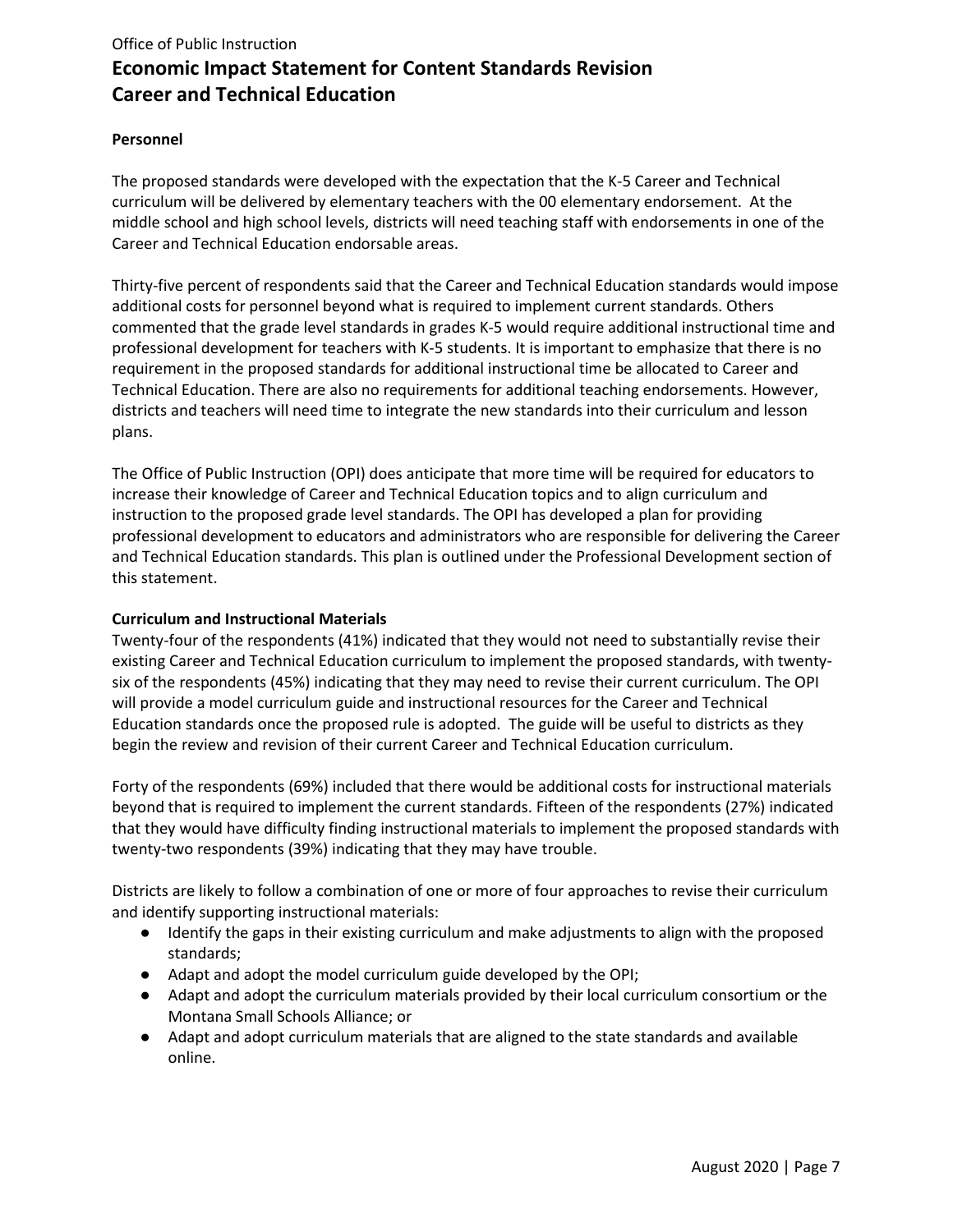As stated in the previous section, it is likely that Career and Technical Education teachers will need time away from their classrooms to work on curriculum development both at the school and through professional development opportunities. Districts will incur costs for substitutes and travel expenses to curriculum consortia meetings and conferences.

If school districts determine that updated or additional instructional materials are needed to implement their revised curriculum, the cost of these instructional materials will be borne by the school district.

#### **Professional Development**

The OPI anticipates that at least one elementary teacher at each school will need to be trained on the Career and Technical Education standards. A common practice of school districts is to send one or two lead teachers to training; these teachers are then responsible for sharing information and resources with their colleagues to implement the necessary curriculum revisions. The lead teachers will need approximately three hours of professional development time to learn about the new standards.

Career and Technical Education teachers at the middle school and high school levels will also need to be trained on proposed standards. Career and Technical Education teachers at every grade level will need access to professional development opportunities that will help integrate the new standards into their curriculum guides.

The OPI's implementation plan includes presentations at state conferences (when appropriate) and course creation on the Teacher Learning Hub.

The OPI will provide a curriculum guide for the Career and Technical Education standards once the proposed rule is adopted. The guide will be useful to districts as they begin the review and revision of their current Career and Technical Education curriculum. The guide will also help districts incorporate Indian Education for All into their Career and Technical Education curriculum.

If school districts determine that additional professional development is needed to implement their revised curriculum, the cost of these professional development will be borne by the school district.

The budget for implementing the OPI's professional development plan consists of the professional time and effort to develop a model curriculum guide and create professional development.

The cost of inaction would compromise the quality of educational opportunity in Career and Technical Education for Montana students. The adoption of statewide Career and Technical Education standards and expectations for what students should know reduces the Career and Technical Education programs and course offerings disparities that may occur across the state.

### <span id="page-7-0"></span>Less Costly or Less Intrusive Methods

*Are there less costly or less intrusive methods for achieving the purpose of the proposed rule? Refer to Section 2-4-405 (2)(e).*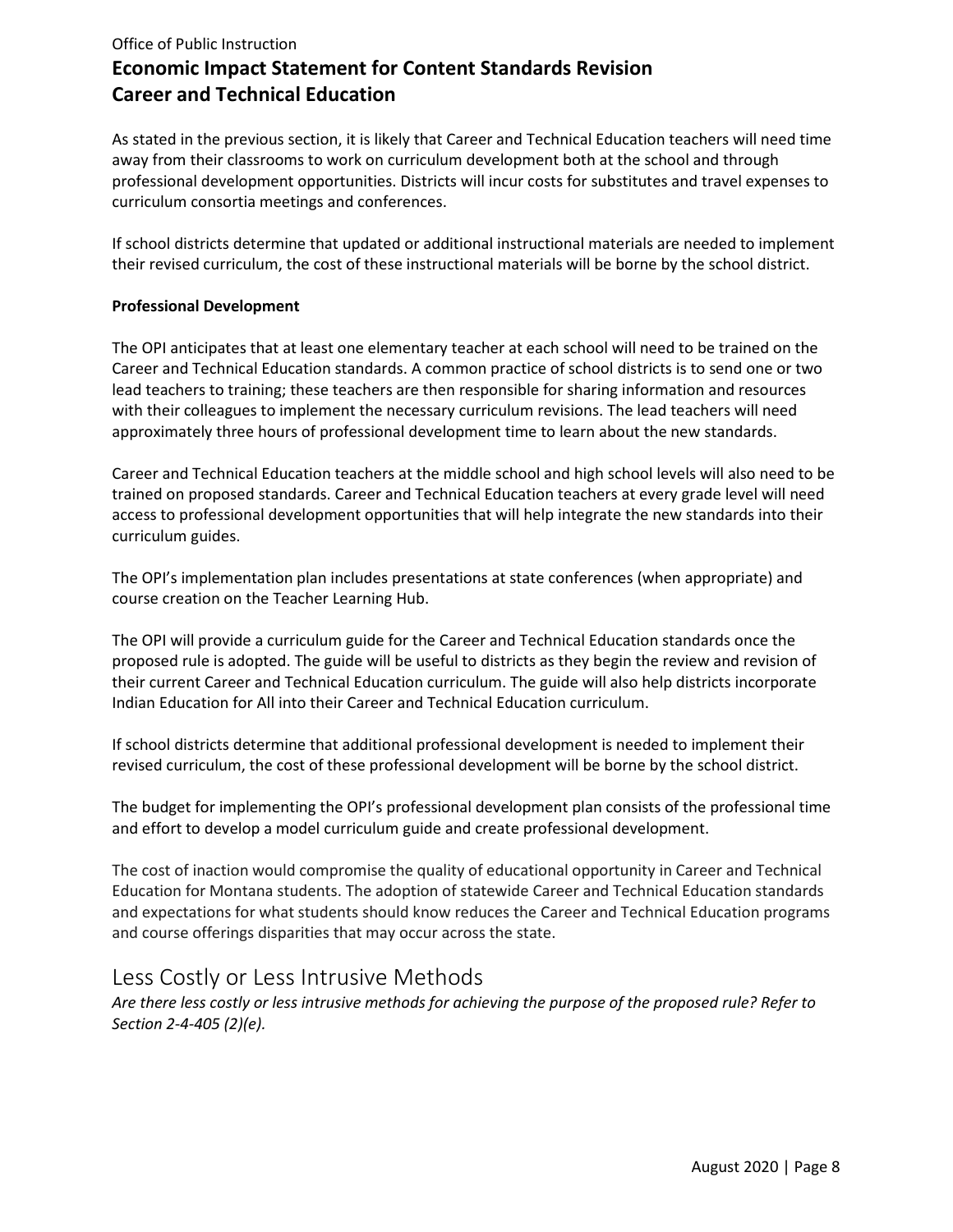No. The process for proposing, reviewing, and adopting academic content standards is prescribed in statute in 20-7-101, MCA and in Montana Administrative Procedure Act. It is not possible to have statewide implementation of standards without formal rule adoption.

The role of the Board of Public Education is to set standards that apply to all accredited schools. The proposed rules reflect a set of best practices identified by educators that establish a minimum level of quality for all schools to meet. While there are school district costs associated with the implementation of these standards by school districts, the Office of Public Instruction will offer and coordinate professional development opportunities in a manner to reduce the burden of costs on school districts.

The proposed rule for revising the Career and Technical Education content standards includes the following Statement of Reasonable Necessity:

The Board of Public Education has determined it is reasonable and necessary to adopt, amend, and repeal rules relating to Career and Technical Education content standards pursuant to ARM 10.54.2503 Standards Review Schedule and 10.53.104 Standards Review Schedule. The board has determined that to stay consistent with the legislative intent of 20-1-102 and 20-9-309, MCA, it must review and make contemporary amendments to its standards. The Legislature recognizes the need to reassess educational needs on a cyclical basis and the board recognizes its standards represent the minimum standards. These standards are the basis upon which a quality system of education is built and maintained. The board strives to conform to a regular review cycle for every chapter of accreditation. The standards review process shall use context information, criteria, processes, and procedures identified by the Office of Public Instruction with input from representatives of accredited schools and in accordance with the requirements of 20-7-101, MCA.

# <span id="page-8-0"></span>Selection of Proposed Rule

*Analyze any alternative methods for achieving the purpose of the proposed rule that were seriously considered by the agency and the reasons why they were rejected in favor of the proposed rule. Refer to Section 2-4-405 (2)(f).*

In recent years, the Office of Public Instruction (OPI) has promoted educator best practices and updated information on Career and Technical education. However, this has not reached all schools or all educators. With the adoption of the proposed Career and Technical Education standards, all schools and educators will be seeking updated information and best practices in Career and Technical education.

Montana's Career and Technical Education Standards have not been revised for 20 years. The OPI received requests from teachers and schools to revise the standards so schools could be assured they are providing quality Career and Technical education. School districts are interested in revising their curriculum based on current Career and Technical information and pedagogy. The Board of Public Education agreed to move forward with the Superintendent's request to begin the process for Career and Technical Education standards revision.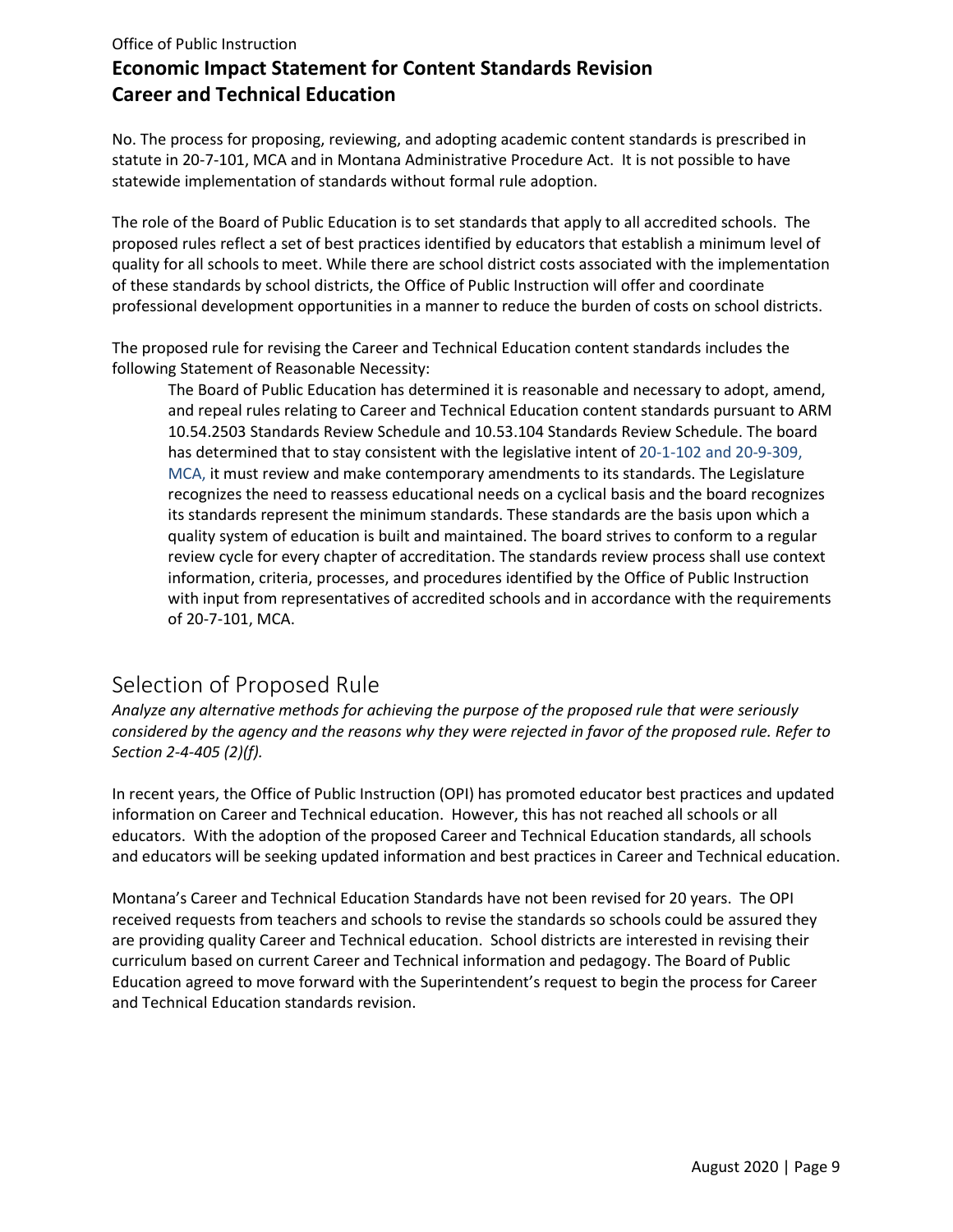# <span id="page-9-0"></span>Efficient Allocation of Public and Private Resources

*Does the proposed rule represent an efficient allocation of public and private resources? Refer to Section 2-4-405 (2)(g).*

Yes, the proposed content standards will apply to all public and any private schools seeking accreditation by the Board of Public Education.

# <span id="page-9-1"></span>Data Gathering and Analysis

*Quantify or describe the data upon which the economic impact statement was based and an explanation of how the data was gathered. Refer to Section 2-4-405 (2)(h).*

The Office of Public Instruction disseminated an electronic survey tool to all school districts in the state. The recipient list included superintendents, principals, district clerks, and county superintendents. Many school districts shared the survey tool with teachers and curriculum coordinators. The survey was available for five months. The existing standards and proposed standards were linked to the survey tool, so that respondents could compare the two. Please see the OP[I Content Standards Revision](http://opi.mt.gov/Educators/Teaching-Learning/K-12-Content-Standards-Revision) webpage for more information.

Attached to this economic impact statement is a summary of the results from respondents. (Attachment A)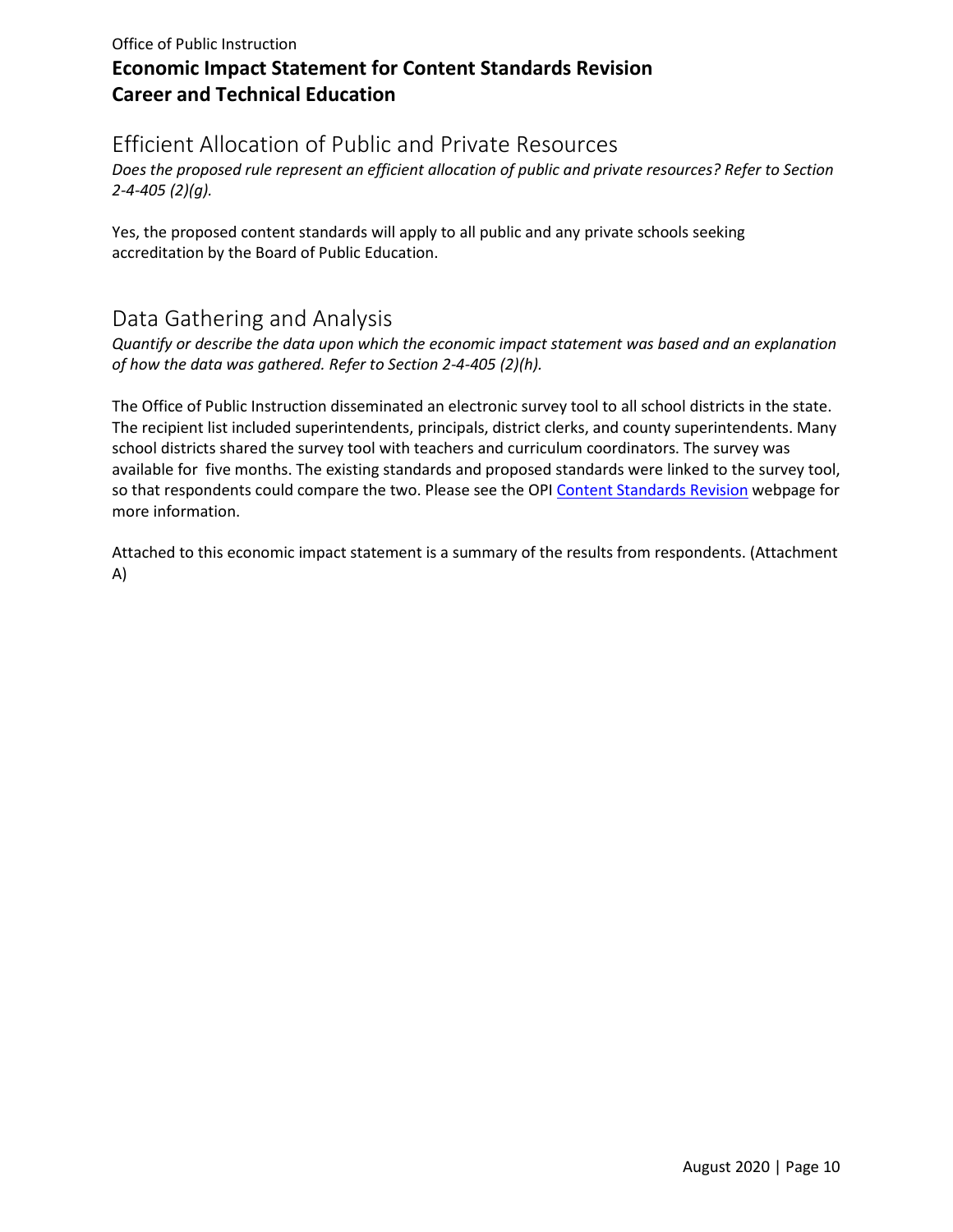# <span id="page-10-0"></span>Applicable Statute

**[2-4-405. Economic impact statement.](http://leg.mt.gov/bills/mca/2/4/2-4-405.htm)** (1) Upon written request of the appropriate administrative rule review committee based upon the affirmative request of a majority of the members of the committee at an open meeting, an agency shall prepare a statement of the economic impact of the adoption, amendment, or repeal of a rule as proposed. The agency shall also prepare a statement upon receipt by the agency or the committee of a written request for a statement made by at least 15 legislators. If the request is received by the committee, the committee shall give the agency a copy of the request, and if the request is received by the agency, the agency shall give the committee a copy of the request. As an alternative, the committee may, by contract, prepare the estimate.

 (2) Except to the extent that the request expressly waives any one or more of the following, the requested statement must include and the statement prepared by the committee may include:

 (a) a description of the classes of persons who will be affected by the proposed rule, including classes that will bear the costs of the proposed rule and classes that will benefit from the proposed rule;

 (b) a description of the probable economic impact of the proposed rule upon affected classes of persons, including but not limited to providers of services under contracts with the state and affected small businesses, and quantifying, to the extent practicable, that impact;

 (c) the probable costs to the agency and to any other agency of the implementation and enforcement of the proposed rule and any anticipated effect on state revenue;

 (d) an analysis comparing the costs and benefits of the proposed rule to the costs and benefits of inaction;

 (e) an analysis that determines whether there are less costly or less intrusive methods for achieving the purpose of the proposed rule;

 (f) an analysis of any alternative methods for achieving the purpose of the proposed rule that were seriously considered by the agency and the reasons why they were rejected in favor of the proposed rule;

 (g) a determination as to whether the proposed rule represents an efficient allocation of public and private resources; and

 (h) a quantification or description of the data upon which subsections (2)(a) through (2)(g) are based and an explanation of how the data was gathered.

 (3) A request to an agency for a statement or a decision to contract for the preparation of a statement must be made prior to the final agency action on the rule. The statement must be filed with the appropriate administrative rule review committee within 3 months of the request or decision. A request or decision for an economic impact statement may be withdrawn at any time.

 (4) Upon receipt of an impact statement, the committee shall determine the sufficiency of the statement. If the committee determines that the statement is insufficient, the committee may return it to the agency or other person who prepared the statement and request that corrections or amendments be made. If the committee determines that the statement is sufficient, a notice, including a summary of the statement and indicating where a copy of the statement may be obtained, must be filed with the secretary of state for publication in the register by the agency preparing the statement or by the committee, if the statement is prepared under contract by the committee, and must be mailed to persons who have registered advance notice of the agency's rulemaking proceedings.

(5) This section does not apply to rulemaking pursuant to [2-4-303.](http://leg.mt.gov/bills/mca/2/4/2-4-303.htm)

 (6) The final adoption, amendment, or repeal of a rule is not subject to challenge in any court as a result of the inaccuracy or inadequacy of a statement required under this section.

(7) An environmental impact statement prepared pursuant to  $75-1-201$  that includes an analysis of the factors listed in this section satisfies the provisions of this section.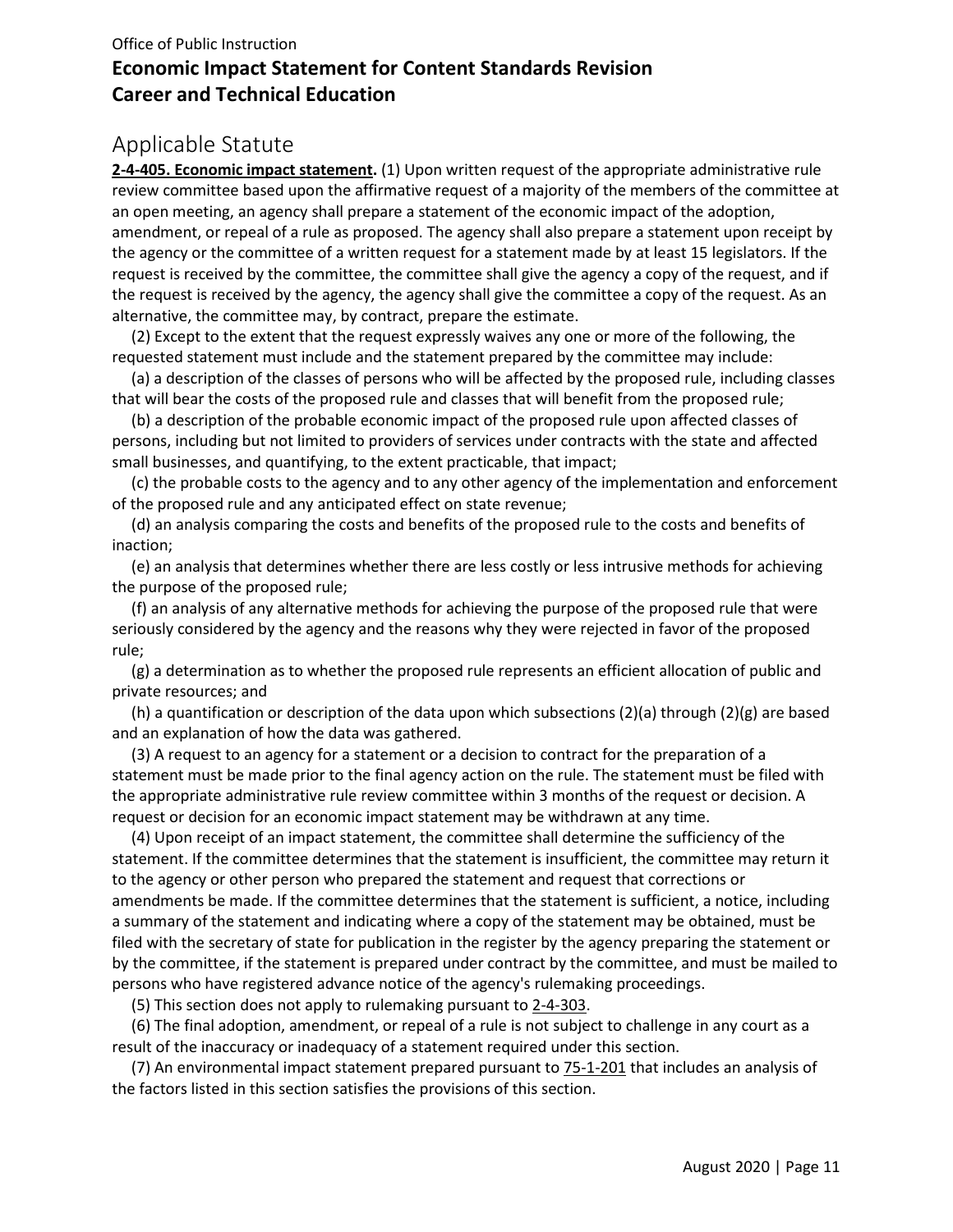# <span id="page-11-0"></span>Attachment A

# <span id="page-11-1"></span>CTE Economic Impact Survey

Survey Demographics (n=65\*) \*many of the questions were optional



### <span id="page-11-2"></span>Content Standards Implementation

| Question                                                                                                     | Yes      | <b>No</b> |
|--------------------------------------------------------------------------------------------------------------|----------|-----------|
| Do you anticipate that your district will be able to meet the<br>proposed standards with existing resources? | 45 (69%) | 20 (31%)  |
| Will your district be able to implement the proposed program<br>delivery standards for social studies?       | 38 (63%) | 22 (37%)  |

The most significant challenges to implementation (select 2) were: Instructional Materials (69%), Personnel (45%), Professional Development (45%) and then Curriculum Development (38%).

#### <span id="page-11-3"></span>Instructional Materials

| <b>Maybe</b><br>Yes<br>Question<br>NC<br><u>''</u> |
|----------------------------------------------------|
|----------------------------------------------------|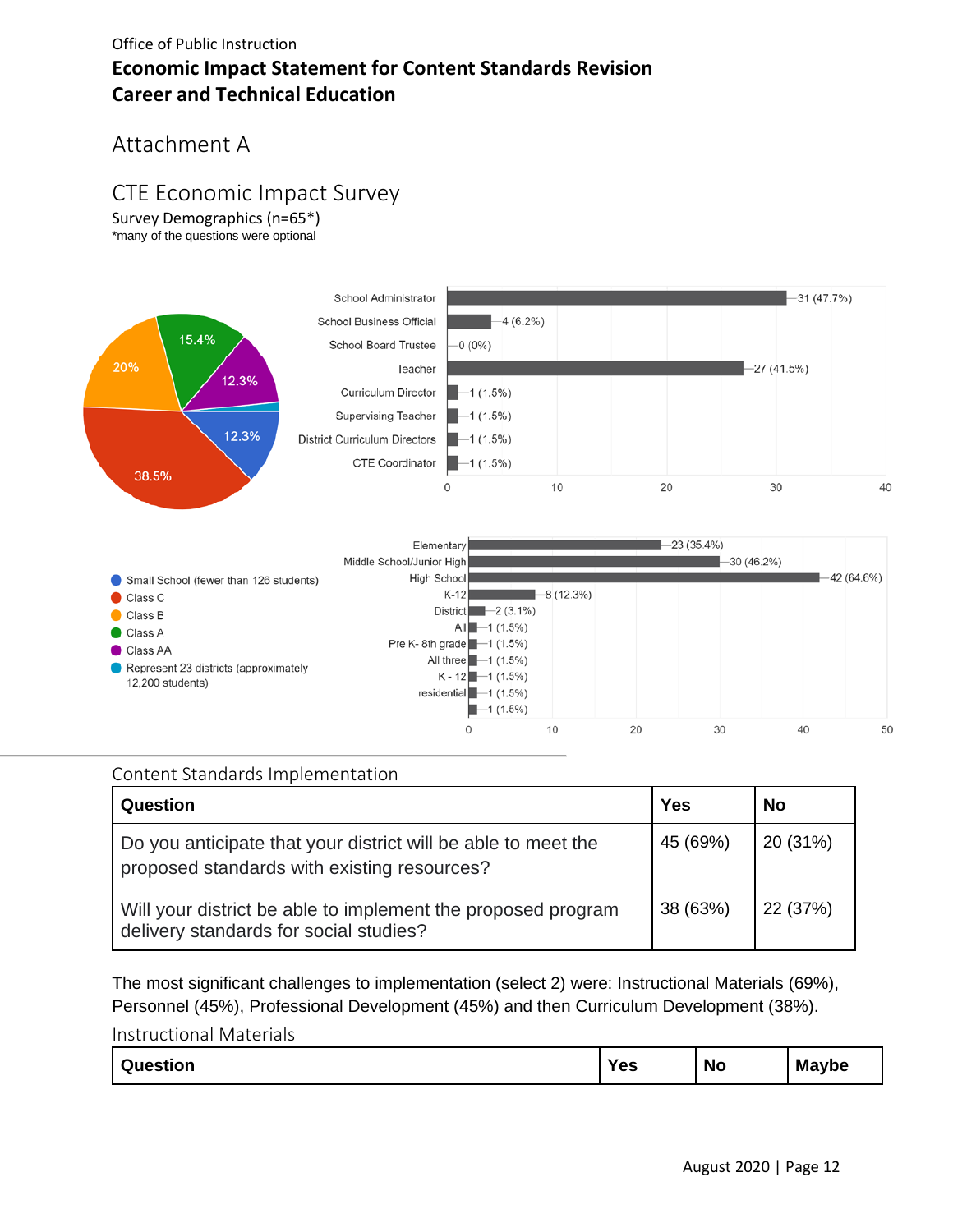| Would the proposed standards impose a cost for<br>  instructional materials beyond that required to implement  <br>the current standards? | 40 (69%) | 18(31%) |          |
|-------------------------------------------------------------------------------------------------------------------------------------------|----------|---------|----------|
| Will your district have difficulty finding instructional<br>materials to implement the proposed standards?                                | 15 (27%) | 19(34%) | 22 (39%) |

#### Additional Feedback:

*"We currently use PLTW for grades K-8, but it is expensive for materials and training. The most difficult part is finding time in the day for these activities, then instructional materials and the funding to purchase those materials for those grade levels will be difficult to come up with."*

*"Have been told over and over, "there is no additional money." Our current resources will be outdated too (we haven't completed a curriculum review since 2012)."*

*"Start-up funds for additional programming.*

*Start up instructional materials are needed to increase programming options. Instructional materials for start-up programs will be difficult to find."*

*"The cost to keep up with technology of industries has grown in the CTE lab. for example. Industries are using brand new computers and CTE labs are getting by with typewriters that they have gotten by with for the last 20+ years. I am not saying we need a large sum of money every year, but it would be nice to be able to purchase new equipment that would then last for 10+ years."* 

#### *"Finding AFNR-aligned materials can be difficult"*

*"CTE Curriculum is very broad and finding valuable instructional material is challenging. Because of the broadness of topics discussed a lot of time is wasted creating materials and assessments…. There really is no national progression of courses and material in CTE like there is in a core subject like math."*

*"There will be costs associated with tech hardware and software as well as materials for the innovations and projects that the new standards will require of students."* 

*"We are a very small school (7 students) and while we have an impressive amount of technology available, we do not have the expertise or the funds to continue the rapidly changing technology."*

*'We have not been able to find a business or computer teacher for a long time."*

*"We do a good job with Middle School and High School but have not done elementary programming with a CTE emphasis. Some of the expectations are met with current programming from other curriculum and programming. If we need to hire another teacher to meet the proposed standards the cost of that and the elementary specific curriculum would be beyond the financial limits of our district."*

*"We use Perkins funds for instructional and curriculum materials"*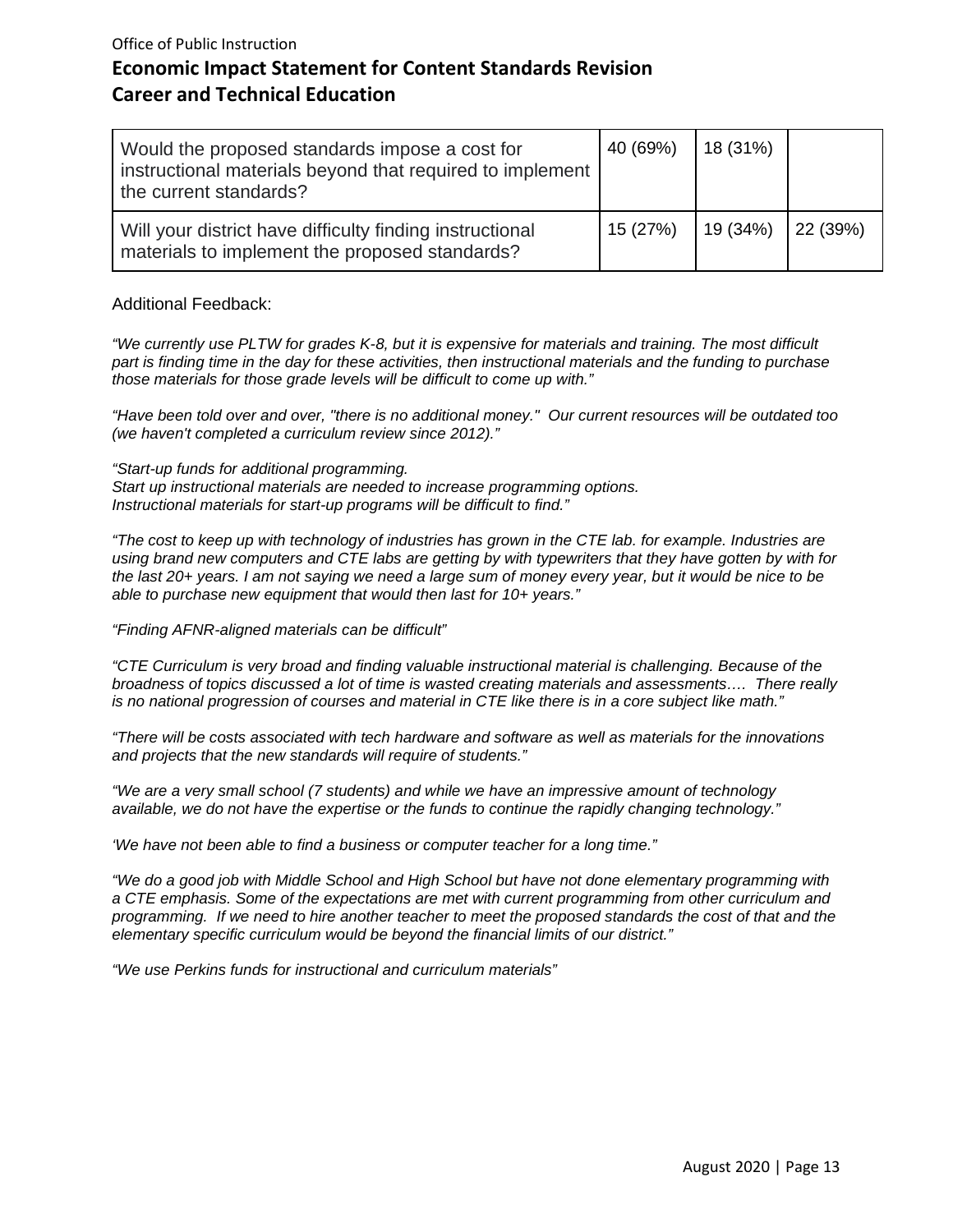#### **What increase in total dollars would be required to cover the cost associated with Instructional Materials? (best estimate)**

Answer Range: \$1,200- \$1,000,000

*A few responses:* 

*"\$100 per grade K-6 and potentially much more than that in a junior high or high school class." "About \$25K for equipment and supplies to start a Business Ed. program." "\$800k to 1 million. We don't have difficulty in finding the materials, we need funding to support the purchase of updated and ongoing consumables for CTE"*

<span id="page-13-1"></span><span id="page-13-0"></span>

| Personnel                                                                                                                  |          |          |
|----------------------------------------------------------------------------------------------------------------------------|----------|----------|
| Question                                                                                                                   | Yes      | No       |
| Would the proposed standards impose a cost for personnel<br>beyond what is required to implement the current<br>standards? | 20 (35%) | 37 (65%) |
| Will your district have a shortage of teachers endorsed to<br>teach?                                                       | 32 (57%) | 24 (43%) |

If you answered "yes" additional feedback:

*"We currently have two CTE teachers. The standards call for career pathways along personal interests.*  We have 44 students in grades 9-12. This means there could be 44 different pathways based on each of *those student's personal interests. This will not happen. Perkins V requires one pathway for a C school, which is doable. We are planning three different pathways for students. Even that does not allow for personal interest pathways. Students have to take what we offer, which we try to provide based on student interest. However, we can't change our CTE every year based on student interests."*

*"There are additional costs to develop workforce experiences for students. Travel/time for teachers to connect with local employers, travel for students, subs for teachers to make those face-to-face meetings, costs for materials/supplies outside grant and classroom funds to support the standards."*

*"We really need a CTE integration specialist who can work with teachers."*

*"We would like to add a Career Counselor who would lead be responsible for the middle school CTE and also work as a lead Career Pathway Counselor for students 7-12."* 

*"Our district does not have a business teacher but we use other resources including MTDA and staff."*

*"We are too small to have the availability of an endorsed teacher."*

*"We are losing certified CTE staff due to retirement and have not found replacements for those long time teachers not to mention the possible need for an additional CTE instructor at the elementary level. You are trying to expand the CTE programming when there are currently no Teacher Education programs in Business or Industrial Arts Education in our state. This does not seem like progress or a positive move for CTE."*

*'Several of our CTE staff are eligible for retirement. When they do retire, this will be struggle to replace"*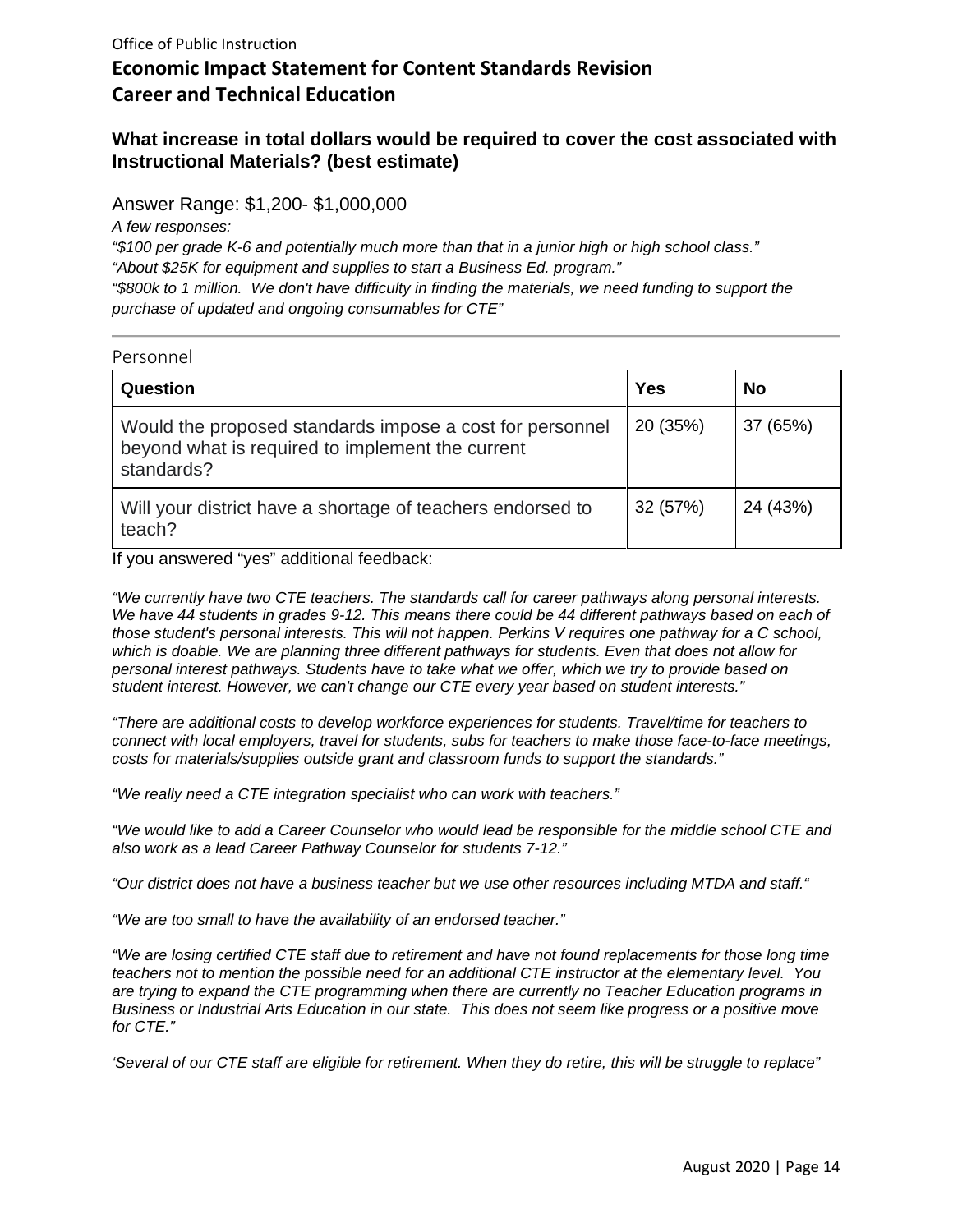*"Currently this standard is embedded into projects which are typically associated with other disciplines. Sometimes the stands are highlighted in stand-alone projects. We do not have a career and tech teacher in the primary level.'* 

<span id="page-14-0"></span>

| Question                                                                                                                                              | Yes      | <b>No</b> |
|-------------------------------------------------------------------------------------------------------------------------------------------------------|----------|-----------|
| Would the proposed standards impose a cost for professional<br>learning beyond those expenses already required to implement<br>the current standards? | 31 (54%) | 26 (46%)  |
| Will your district have difficulty finding professional<br>development opportunities for social studies educators?                                    | 30 (52%) | 28 (48%)  |

Summary if answered "yes"

*"This could be because my staff don't want to leave the classroom. However, training needs to be more about industry standards than CTE standards, CTE Manager, etc. Staff need to be able to meet with industry leaders to learn where they are going in the future and the impact for the classroom."*

*"much of the training we provide is related to trauma and mental illness. We would need to explore a whole new area to find resources to train the teachers."*

*"While PVCC does a good job of providing one or two CTE PD days, that's not enough for a whole program"*

*"We have to travel outside our district for any career and technical professional development"*

*"We need support with PD focused on deeper learning."* 

*"Most PD in the area is for core academic areas. Instructors usually have to travel and miss work time to engage in quality PD for CTE programs."*

*"Besides professional development associated with the CTE programs themselves, skill development and certification training is difficult to find and fund. Finding the training that works for the time frames my teachers are available for training is the hard part."*

*"Targeted professional development for specific areas in Class A sized districts is usually centered around a single teacher and a Career Pathway, so getting 1 teacher trained presents challenges."*

*"Attending professional development activities is expensive. Our district does not provide any financial assistance for PD therefore the expense falls on the teacher."*

*"Because Career and Tech Ed is integrated into all of the other core areas, it can be a challenge to find PD that is specific enough for teachers at the secondary levels who are teaching these standards in a course-specific setting."* 

*"It will impose an additional expense for the district to send the entire CTE staff to MACTE every fall and a greater emphasis from administration to require all CTE staff to attend professional development training.*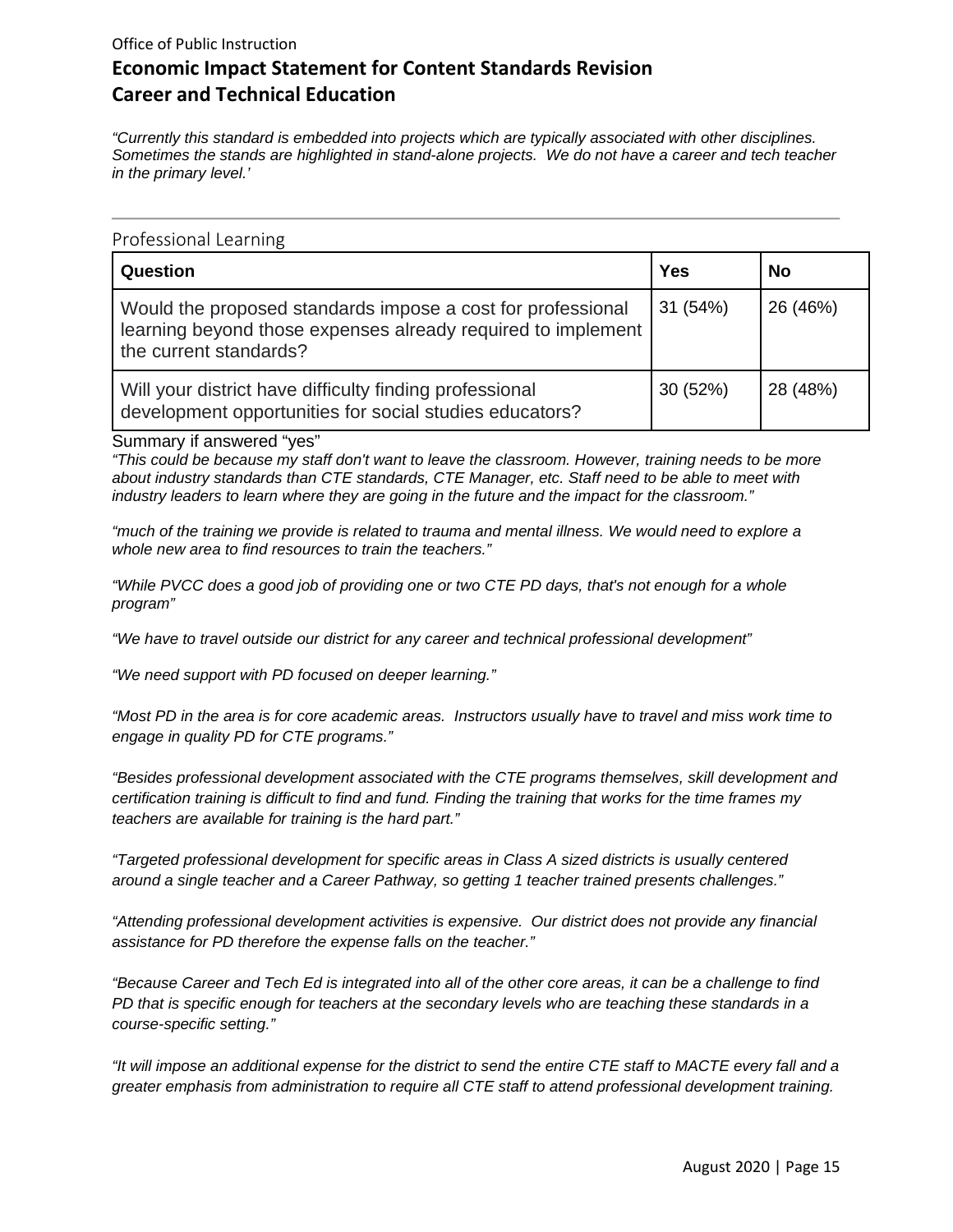*If we need certified CTE staff at the elementary level that opens up many challenges for professional development and new personnel."*

*"We currently have difficulty in finding many CTE related prof development for our middle and high school teachers beyond having to travel. The K-5 specific standards are new and will require us to find something grade-level appropriate."* 

*"many opportunities but few quality opportunities"*

#### <span id="page-15-0"></span>Curriculum Development

| Question                                                                                                                                | Yes      | <b>No</b> | Maybe (if<br>option) |
|-----------------------------------------------------------------------------------------------------------------------------------------|----------|-----------|----------------------|
| Would the proposed standards, if adopted,<br>require your district to substantially revise its<br>current curriculum?                   | 8(14%)   | 24(41%)   | 26(45%)              |
| Would the proposed standards impose a cost<br>for curriculum development beyond what is<br>required to implement the current standards? | 22 (39%) | 34 (61%)  |                      |

Summary if answered "yes"

*"All our CTE teachers spend their time with students. We don't have a time built into a schedule to develop CTE resources*

*We need time to integrate into our content, instruction, and assessment"* 

*"Staff would have to revise instructional periods to incorporate the standards into what they already do. Much of the early standards focus on exploration and writing or presenting. This could be incorporated into writing activities but would have to be aligned with reading and writing goals. During the school year, teachers are tied up with instruction and data analysis to alter instruction strategies. This leaves the summertime for teachers to work on initiatives. We have paid teachers to work the summer (versus them working for local businesses) when funds allow. The state would have to support teacher salaries to work on incorporating these standards with already existing standards and instructional plans with funding for summer work."*

*"Implementing a focus of CTE standards k-6 is where the largest portion of my survey thoughts are coming from. Implementing at this level will take significant changes, costs, and most importantly time."* 

*"Though many of the proposed standards can be embedded into other disciplines, requisite time to support teachers in finding ways to embed them all will be necessary. Additionally, the addition of certain benchmarks specifically allocated to grade levels will require instructional time, which is very tight. Finally, teachers will need PD time to learn ways to integrate some of the age-specific benchmarks into their other disciplines."* 

*"Teachers are singles in their departments. Curriculum development is on the teacher."*

#### <span id="page-15-1"></span>General Feedback

*"It appears there is a shift to add K-6, which I think is good. However, we need to find a balance in what we are asking our teachers to do. We keep adding things to their day, but have limited number of hours in*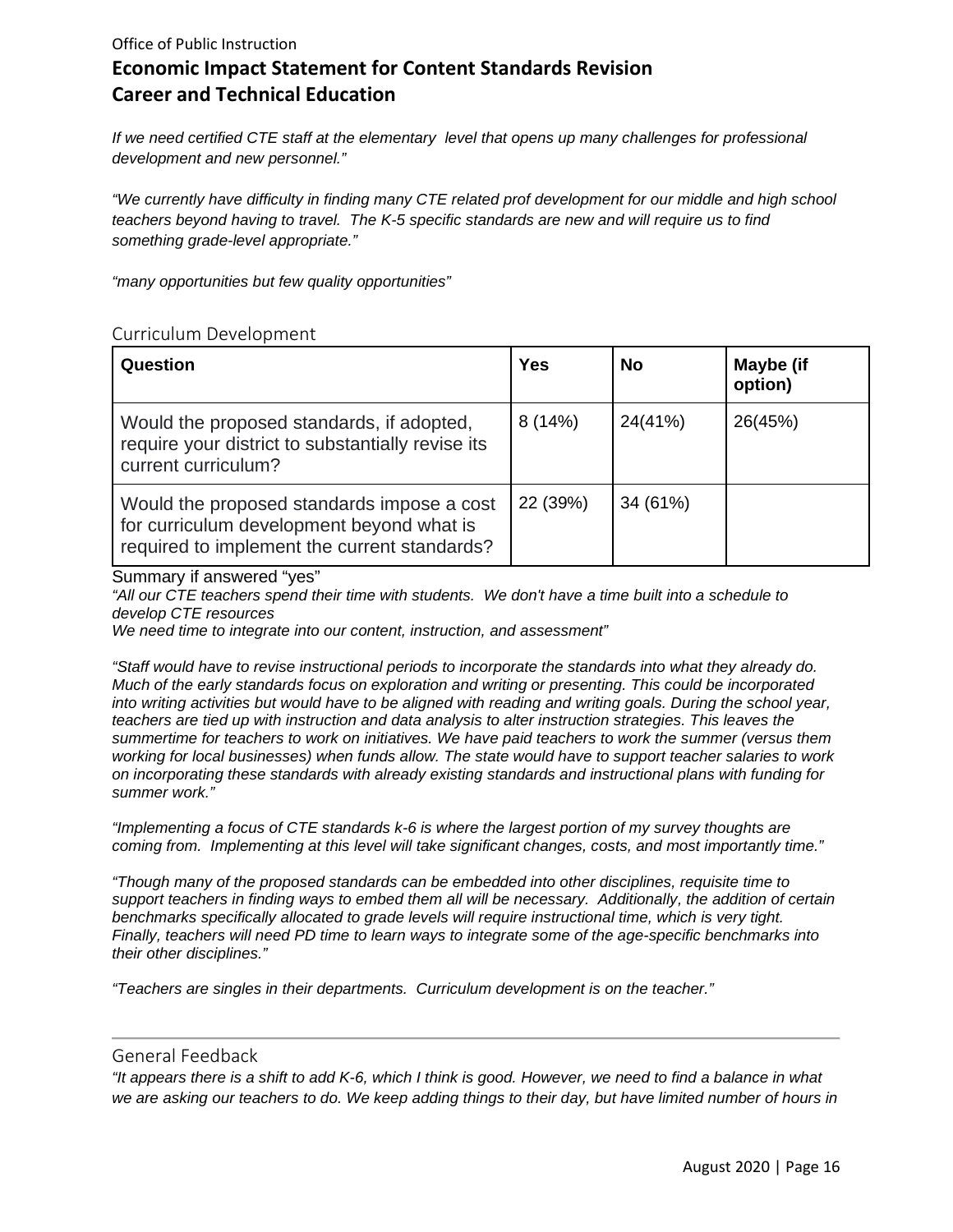*the day to get it all in. In addition, by adding things, other things have to either come off the plate or be served in smaller portions. This means scores will drop. There needs to be a tradeoff and realistic expectations for what we want our students to be proficient in. The students can't do everything, nor can my staff."*

*"The updated standards are greatly needed. However, educators will need access to professional development opportunities for these changes in standards."*

*"To implement a good school to workforce program and getting students out to have some job site experience it would be nice to have a program template and management system that can be run by one point person. That is also another issue, we need funding for all of this additional administrative work."*

*"Perhaps consideration should be given on developing mobile labs that could visit schools, especially small rural schools, to offer hands-on exploration and curriculum to meet these needs....at least for the elementary students. Teachers are already held accountable for reading, science and math, college and career readiness, and other subjects like suicide prevention, health screening, etc that takes away from instructional time for the things they get punished for when not having students who are proficient. To be proficient, you need adequate time to develop and master skills. When instructional time is taken away for all these other things, students will never master those skills. This is especially true of students who don't have the support at home, who have learning disabilities, or who struggle with reading or math."*

*"These things cost money. I think that it can be done, but it cannot be another unfunded mandate to work miracles. The Legislature needs to be on board, and we will need money to implement this and move our state forward."*

*"...Until CTE courses and progressions are standardized and students are learning the same topics at relatively the same time, it doesn't matter what your standards say it will still be a mess."*

*"Success of change will be determined by the support and attitude of which the change is passed down to the teacher required to implement the changes. Without funding and additional time to make these changes at the most basic level I believe the focus and goal of the changes to the CTE standards will be lost."* 

*"In our school we have, at most, two licensed teachers therefore we have to be experts in all curriculum, which is unreasonable."*

*"OPI needs to consider a model that would train current elementary teachers with techniques that would include incorporating the proposed CTE content into their everyday teaching activities similar to what was done with the Indian Education for All model. As proposed, these CTE standards are really not achievable in a small school setting with limited personnel, limited space and limited time available."*

*"The state funding formula should be studied to determine how small schools could maintain efforts in the CTE areas."* 

*"Overall the addition of the K-5 grade-level delineation is the biggest change. Middle and High School staff are wondering when career area standards will be developed and adopted. The current and these newly revised CTE standards are soft skills and not discipline specific which makes them difficult to*